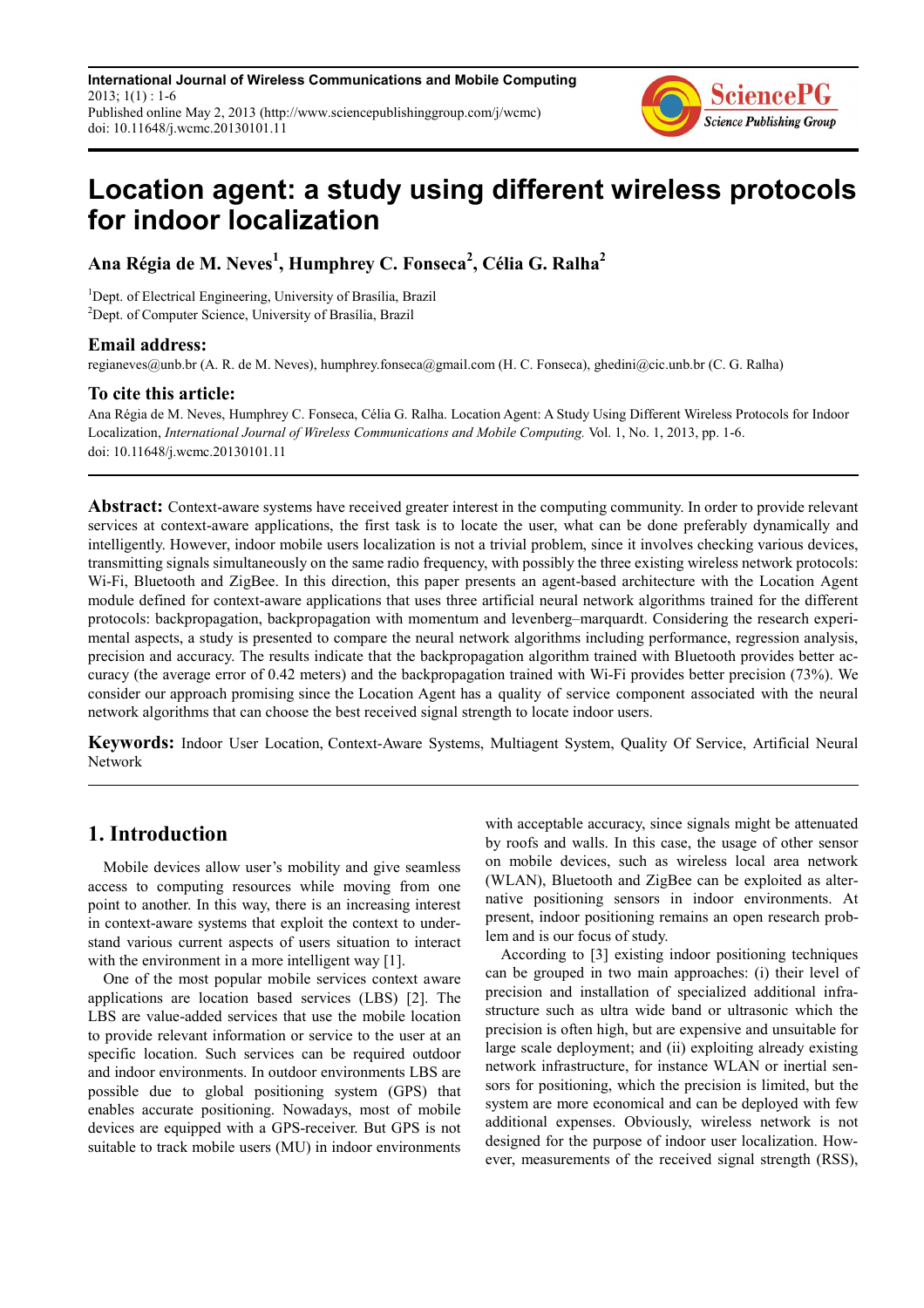which is founded on the decay law of the received signal versus the distance, imply the location of any MU. On the other hand, suffer from signal attenuation and noise due to hardware characteristics, exacerbated by environmental factors such as walls, furniture and people in motion.

In this research work we focus on methods using existing infrastructures, such as: (i) Wireless fidelity (Wi-Fi) over IEEE 802.11, that includes IEEE 802.11a/b/g standards for WLAN and allows users to access the Internet at broadband speeds when connected to an access point (AP) or in ad hoc mode; (ii) Bluetooth over IEEE 802.15.1, based on a wireless radio system designed or short-range and cheap devices to replace cables for computer peripherals; and (iii) ZigBee over IEEE 802.15.4, defines specifications for low rate *wireless personal area network* (LR-WPAN) for supporting simple devices that consume minimal power and typically operate in the personal operating space (POS) of 10 m.

According to [4], there are two main groups for indoor location based on wireless network existing infrastructure: (i) signal propagation model and information about the geometry of the building to convert RSS to a distance measurement, with knowledge of the coordinates of the WLAN access points (APs), the method of trilateration can be used to estimate the location of the MU; and (ii) location fingerprinting technique that matches the obtained RSS values with a database containing previously captured RSS patterns in the area of interest. According to [5] location fingerprinting includes two phases: offline and online. In the offline phase, the area of interest is divided into grid points and values of the RSS from multiple APs. The RSS data is collected for a certain period of time and stored in a database, called radio map. During the online phase, the server compares by an algorithm the measured RSS fingerprint to fingerprints stored in the radio map to obtain mobiles location on the grid. The coordinates associated with the fingerprint that provides the smallest distance, for instance Euclidean distance, is returned as the estimated position.

Artificial neural networks (ANN) can also be used to establish a relationship between pattern of RSS samples and location [6]. In [7] an ANN is defined as a massively parallel model, with distributed processors made up of simple processing units called neurons. A variety of ANN models have been proposed and all of them must be trained. Basically, there are two types of training, supervised and unsupervised. Whereas the ANN supervised training knows the desired output, the unsupervised explores correlations between patterns in the data, and organizes into categories from these correlations.

A multilayer feed-forward ANN consists of multiple layers of units connected by directed links and uses supervised training. In this research work there are three supervised learning algorithms being used for training our networks: backpropagation (BP) [8], backpropagation with momentum (BPM) [9] and Levenberg-Marquardt (LM) [10].

The BP algorithm has been widely used as a supervised learning algorithm in feed-forward multilayer ANN based on the Gradient Descent method. That attempts to minimize the error of the network by moving down the gradient of the error curve as stated. However, the BP has a slow convergence. Consequently, many faster algorithms were proposed to speed up the convergence of the BP and can be grouped in two main categories [11]: (i) uses heuristic techniques developed from an analysis of the performance of the standard steepest descent algorithm, for instance BPM, to prevent instabilities caused by a too-high learning rate; and (ii) uses standard numerical optimization techniques, such as LM algorithm, which is an approximation to Newton's method, suitable for training small and medium-sized problems.

According to [12], the use of ANN improved performance and accuracy since they are capable of tackling noisy measurements and are widely used when the correlation between the input and output values of a system is unclear or subject to noise data.

Indoor location accuracy can be measured by the error between the estimated position and the actual position of the mobile device. T*his characteristic* can be improved by Quality of Service (QoS), since it chooses the best RSS to locating users and being one of the key evaluations for LBS. Generally, the QoS is measured in relation to accuracy, response time, availability and consistency [13].

The multi-agent system (MAS) approach is also interesting to apply for indoor localization using together with the ANN and QoS [14]. According to [15], a MAS is characterized by the existence of multiple agents that interact autonomously and work together to solve a problem or to achieve a common goal. In this way, a MAS can be used as an alternative to deal with the complexities of developing an indoor location system, which aggregates multiple wireless protocols. The agents have intrinsic attributes, such as: (i) the ability to perceive and act on the environment; (ii) the possibility of achieving individual goals; (iii) the ease of communicating with other agents; (iv) the ability to perform actions with some level of autonomy; and (v) the ability to provide services. Besides, the MAS architecture can incorporate reactive and deliberative agents that take decisions automatically at execution time.

Our previous work presented and evaluated an agent-based user location module -- the Location Agent Module (LAM), based on fingerprinting technique that uses ANN and QoS in the existing wireless network infrastructure to improve accuracy of indoor *user* location [14]. Furthermore, we compare results of three ANN supervised learning algorithms (BP, BPM and *LM)* to indoor localization trained with data of three wireless protocols: Wi-Fi, Bluetooth and ZigBee.

The rest of the paper is organized as follows: in Section 2, we discuss the state of the art related to indoor localization; the LAM architecture is presented in Section 3; Section 4 discuss experimental results, while conclusions and future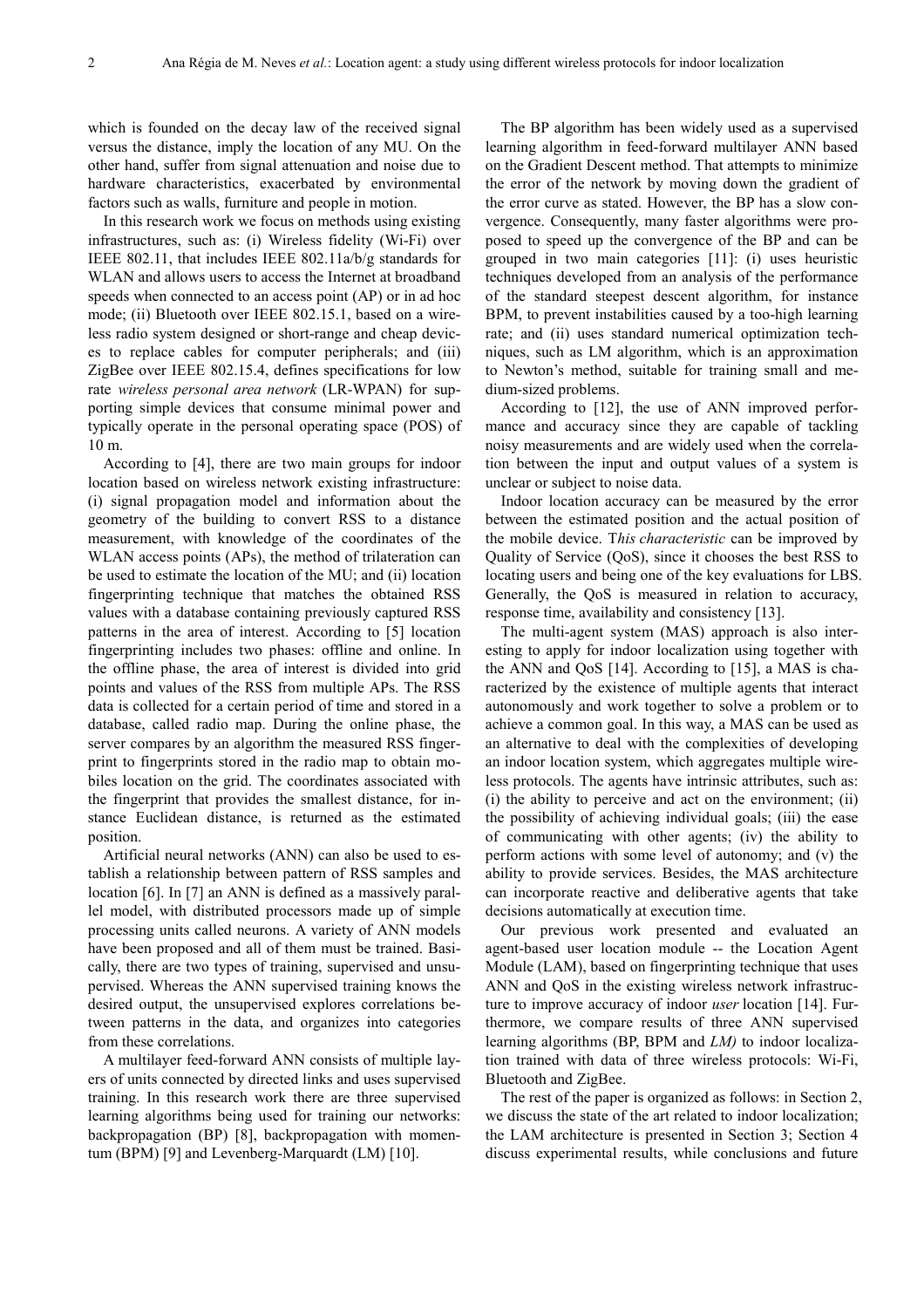works are presented in Section 5.

## **2. State of the Art**

Wireless RSS fingerprinting has become the most promising indoor positioning technique because of its easier deployment and lower cost compare to other methods [5]. In this section some approaches to fingerprint-based indoor localization are going to be presented.

To overcome the limitations suffer from signal attenuation and multipath in Wi-Fi signatures, [16] proposes a new approach to fingerprint based indoor localization that leverages FM broadcast radio signals by achieving localization accuracies similar or better to the one achieved by Wi-Fi signals. Besides augmenting the wireless signature, the SI4735 FM receiver has been used and provides three additional signal quality indicators: signal-to-noise ratio, multipath and frequency offset. Authors show that localization accuracy can be further improved by more than 5%. Moreover, combined FM and Wi-Fi signals to generate wireless fingerprints, the localization accuracy increases as much as 83% compared to Wi-Fi RSSI used alone as a signature.

Considering the ANN domain, [17] presents a system to find the location of mobile sensor nodes in the harsh, uncertain, dynamic and noisy conditions using some beacon nodes. To achieve this an ANN was developed and validated through some experiments in real world prone to different sources of noise and signal attenuation. The ANN is trained using BMP algorithm and the results are compared with the trilateration technique.

The system presented in [18] combines two different Wi-Fi approaches to user localization: fingerprinting and trilateration using three known AP coordinates detected on the user's device to derive the position. The combination of the two approaches enhances the accuracy of the user position in an indoor environment allowing LBS to be deployed more effectively.

[19] present a software architecture designed for a hybrid location system supporting multiple technologies simultaneously. To demonstrate the application of the architecture and its platform, the paper introduces two case studies based on real deployments: (i) associates ZigBee and Ultra Wide Band mobile nodes, plus the accelerometer; and (ii) uses RSS measurements and a fingerprinting location algorithm.

Another approach is based on collaborative localization of mobile users; for instance, using Bluetooth protocol to improve accuracy and coverage indoors and improve power consumption by duty-cycling GPS outdoors from nearby neighbors [20].

Differing from the presented initiatives, this researchwork focus in the modularization of complexity and interaction of multiple wireless protocols in the indoor environment through the use of an agent-based model. The agent model is appropriate to represent complex interactions among different entities in the indoor environment and permits that decisions are taken automatically at execution time. In addition, the different wireless protocols can be contextualized into different agent types that interact in the environment. Another clear difference in our approach from the cited work [16-20] is the implicit way to deal with the QoS mechanisms, without additional hardware and extra costs.

## **3. Architecture Overview**

In [21] previous work, we developed a prototype for indoor user localization using MAS approach. This prototype allowed to define the necessary characteristics for a more complex architecture to context-aware systems. Therefore, we improved our previous architecture with the definition of the LAM, together with the ANN and QoS [14].

Fig. 1 presents LAM composed of three modules and one knowledge base:



*Figure 1. LAM agent-based architecture.* 

- Radar Agent  $-$  it starts the process of indoor users locatlization being composed of three sub-modules: (i) Wi-Fi; (ii) Bluetooth; and, (iii) ZigBee. These sub-modules are responsible for monitoring the environment to gather RSS information and send to the Conflict Agent;
- Conflict Agent request the RSS for the Radar Agent and is composed of four sub-modules: (i) Observation (OBS), responsible for the RSS request; (ii) Conflict Resolution (CR), responsible to decide which position use, giving access to Knowledge Managed-based; (iii) Knowledge Managed-based (RM), responsible for the inference using If-Then rule statements; and (iv) Tracking (TRCK), responsible for monitoring the user;
- Neurus Agents receive the RSS of Wi-Fi, ZigBee and Bluetooth infrastructure and transfer them to its respective ANNs, in order to check its own QoS and return location for Conflict Agent.

A prototype was implemented to validate the LAM architecture presented in Fig. 1, which is composed of a set of layers to analyze the map of the RSS signals and the absolute coordinates as illustrate in Fig. 2. Each layer functionality is described in the sequence: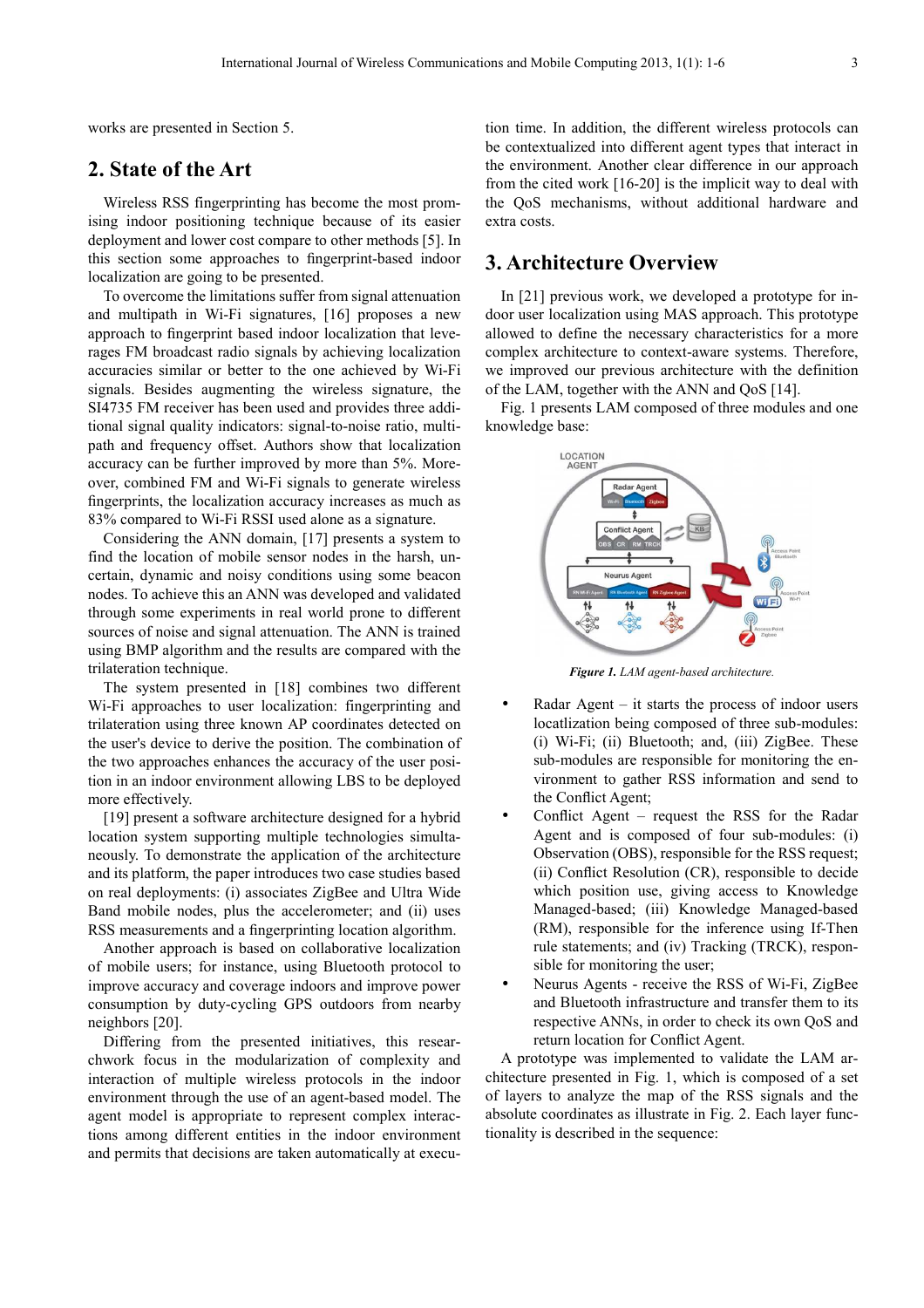

*Figure 2. Modular layered architecture.* 

- $LBS$  interface an interface that enables communication between the prototype and other applications that make use of the indoor service localization;
- QoS analyze data from the LEA layer using two levels of QoS predefined: (i) the maximum acceptable error, defined as 1.5 meters according to [11]; and (ii) the signal strength evaluation for assessing the proximity of an access point AP with the acceptable error level defined as 1.0 meters;
- $LEA each independent ANN are responsible to$ calculate indoor location and the result is obtained from absolute coordinates of users mobile device;
- Control conflict prepare data obtained at the data acquisition layer and implement two phases: (i) calibration of the account for the hardware differences; and (ii) online to prepare the input values to be used in LEA layer;
- Data acquisition collect the RSS signals of mobile users in a particular area in the indoor environment.

The LAM agent-based architecture was defined to be a flexible, adaptable and extensible one, since new agents can be added considering other wireless protocols, ANN algorithms and different QoS levels.

#### **4. Experimental Results and Discussion**

The results presented in [14] show that LAM architecture using different wireless protocols and QoS is suitable for indoor localization process. The use of QoS allows to choose the best signal and leads to more accurate location; also improve the service levels offered. Moreover, as cited in Section I, we compare three ANN algorithms, such as BP, BPM and *LM*. Our experimental tests evaluated the ANN performance, regression analysis, precision and accuracy.

The first experimental test for both ANNs was empirically defined with three types of layers (input, hidden and output) varying the number of neurons at the hidden layer from 100 to 10. The MLPs are trained using the BP, BPM and LM algorithms. The activation function used for the hidden and output layers is the hyperbolic tangent (tansig). The training parameters were defined with: (i) 10,000 epochs; (ii) target of mean squared error (MSE) equal to zero, since the process of training was intended to be permanent, MSE is the average squared difference between outputs and target; and (iii) the learning rate was set to 0.1 according to the literature [7].

Training automatically stops when generalization stops improving, as indicated by an increase in the MSE. Moreover, regression analysis was performed to measure the correlation between outputs and targets.

In order to calculate the accuracy (ρ), our work uses Euclidean distance that measures the distance between an online RSS value  $(X, Y)$  obtained (ob) and the offline training database RSS (X,Y) expected (expc) to each point of the grid, as presented in Equation 1.

$$
\rho_i = \sqrt{\left(X_{\text{obt}} - X_{\text{expec}}\right)^2 + \left(Y_{\text{obt}} - Y_{\text{expc}}\right)^2} \tag{1}
$$

Afterwards, we calculate the value of the average error for the point  $\rho$ , defined by  $\rho_{p}$  as in Equation 2. Note that, n represents samples per point in the environment.

$$
\rho_P = \frac{1}{n} \sum_{ip}^{n} \rho_i \tag{2}
$$

The accuracy (*ρ)* is calculated as in Equation 3.

$$
\rho_P = \frac{1}{n} \sum_{pp}^{n} \rho_p \tag{3}
$$

In order to determine the precision  $(\delta)$ , the standard deviation of the samples  $(\rho i)$  grouped by the expected point  $(\delta p)$ is calculated as in Equation 4.

*Table 1. ANN algorithms comparison.*

| <b>ANN</b> algorithms<br>and Wireless<br>protocols | Performance | <b>Regression R</b> | <b>Precision</b><br>(%) | Accuracy |
|----------------------------------------------------|-------------|---------------------|-------------------------|----------|
| Backpropagation<br>Wi-Fi                           | 0,0055      | 0,9859              | 73                      | 3,35     |
| Backpropagation<br><b>Bluetooth</b>                | 0,0068      | 0,985               | 63                      | 0,42     |
| Backpropagation<br>ZigBee                          | 0,0064      | 0,9844              | 67                      | 2,03     |
| Backpropagation<br>with<br>momentum Wi-Fi          | 0,0059      | 0.9844              | 72                      | 0.64     |
| Backpropagation<br>with<br>momentum<br>Bluetooth   | 0,085       | 0,9859              | 65                      | 2,95     |
| Backpropagation<br>with<br>momentum<br>ZigBee      | 0,061       | 0,9595              | 71                      | 1,83     |
| Leven-<br>berg-Marquardt<br>Wi-Fi                  | 0,0062      | 0,998               | 69                      | 0.89     |
| Leven-<br>berg-Marquardt<br><b>Bluetooth</b>       | 0,0064      | 0,995               | 70                      | 2,15     |
| Leven-<br>berg-Marquardt<br>ZigBee                 | 0,0095      | 0,886               | 67                      | 1,94     |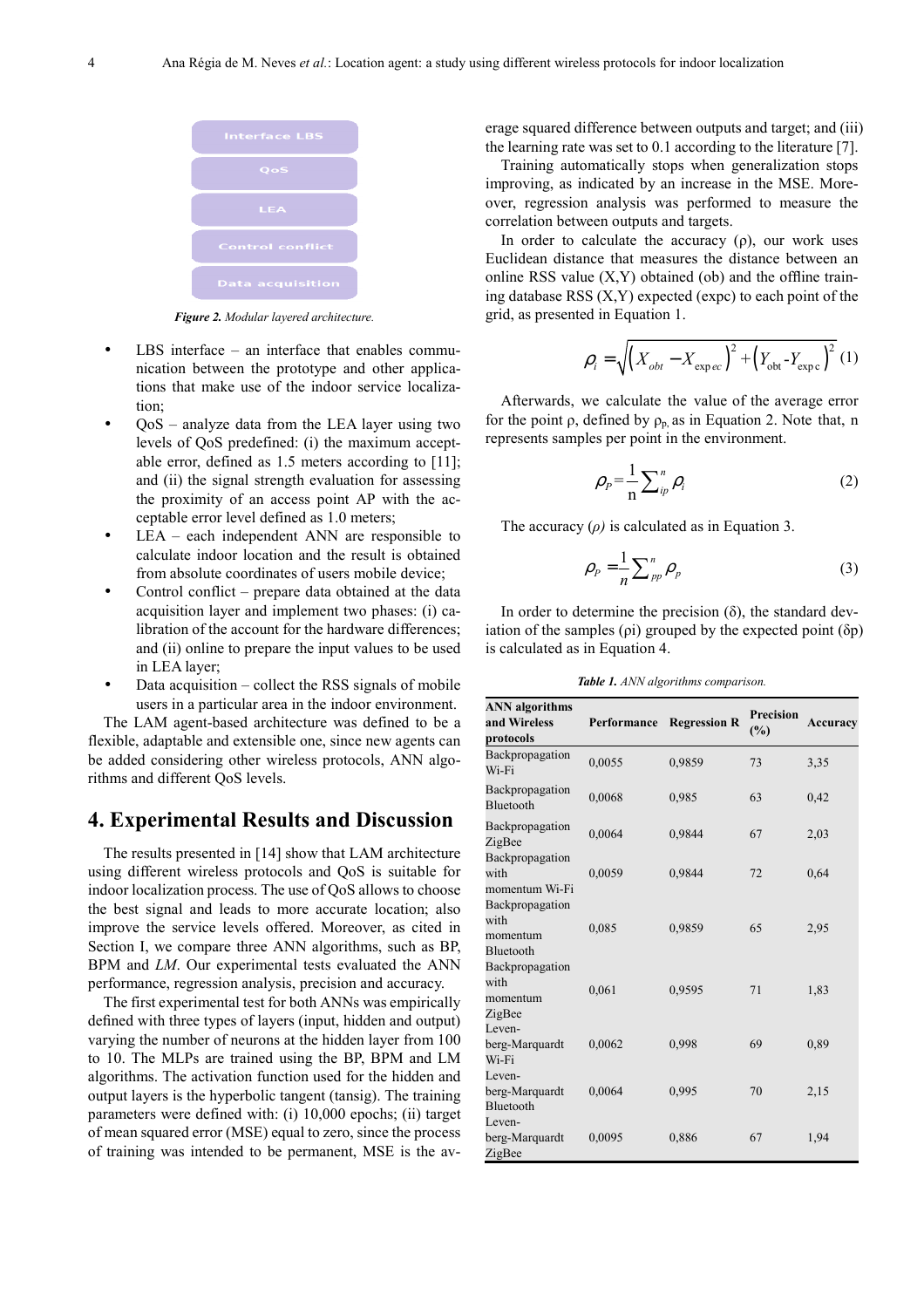$$
\sigma = \frac{1}{m} \sum_{pp}^n \left( 1 - \frac{\sigma_p}{\rho_p} \right) \times 100 \tag{4}
$$

Table 1 summarizes the main differences among the three ANN algorithms considering performance, regression, precision and accuracy.

For all ANN, the test results to regression analysis presents a stronger level of correlation with a positive increasing value that indicates a good fit. In terms of precision, BP trained with Wi-Fi protocol presents a better result: 73%, followed by 72% to BPM also trained with Wi-Fi and 71% to BPM trained with ZigBee protocol. Considering the accuracy, the average error of 0.42 meters to BP trained with Bluetooh, 0.64 meters to BPM trained with Wi-Fi and LM 0.89 meters to LM trained with Wi-Fi.

The results presented in [14] are based on our best ANN architectures and additional level of QoS that improved accuracy in 17% to the Wi-Fi, 11% to the Bluetooth and 21% to the ZigBee protocols.

#### **5. Conclusions**

As cited in Section I, the goal of context-aware applications is to perceive the users mobile location and dynamically offer them personalized services. In order to achieve this goal, devices and agents must be integrated and cooperate what is possible through the use of an agent-based approach.

Our previous approach presented and evaluated an agent-based user location module -- the LAM, based on fingerprinting technique that uses ANN and QoS in the existing wireless network infrastructure [14]. These experiments were a consequence of our first attempt to develop a prototype for indoor localization using MAS approach [21]. Furthermore, we compared results of three supervised ANN learning algorithms (BP, BPM and LM) to indoor localization, trained with data of three wireless protocols (Wi-Fi, Bluetooth and ZigBee) based on fingerprinting location technique.

Analyzing the experimental results, we can say that even though BP algorithm has a slow convergence, it has better performance in indoor localization than the BPM and the LM algorithms. In addition, the use of QoS together with ANN can improve the accuracy of the results as presented in the previous work [14]. For future work, we intend to study the accuracy improvement possibilities by adding other levels of QoS and integrating them to the ZigBee, WiFi and Bluetooth protocols. Also using semantic resources, such as ontologies, to characterize different contexts we plan to improve the provision of relevant context-aware services to mobile users.

## **References**

[1] A. K. Dey, G. D. Abowd and D. Salber, "A conceptual

framework and a toolkit for supporting the rapid prototyping of context-aware applications," Human-Computer Interaction, vol. 16, no. 2, pp. 97–166, December 2001.

- [2] S. Wang, J. Min, and B. K. Yi, "Location based services for mobiles: technologies and standards," Tutorial for IEEE International Conference on Communication (ICC'08), Beijing, China, May 2008.
- [3] V. Q. Bien, R. V. Prasad, and I. Niemegeers, "Handoff in Radio over Fiber Indoor Networks at 60 GHz," Journal of Wireless Mobile Networks, Ubiquitous Computing, and Dependable Applications, vol. 1, no. 2/3, pp. 71–82, 2010.
- [4] Y. Gu, A. Lo, and I. Niemegeers, "A survey of indoor positioning systems for wireless personal networks," IEEE Communications Surveys & Tutorials, vol. 11, no. 1, pp. 13–32, First Quarter 2009.
- [5] V. Honkavirta, T. Perälä, S. Ali-Löytty, and R. Piché, "A comparative survey of WLAN location fingerprinting methods," Proceedings of the 6th Workshop on Positioning, Navigation and Communication (WPNC'09), pp. 243–251, March 2009.
- [6] C. S. Chen, "Artificial Neural Network for Location Estimation in Wireless Communication Systems," Sensors, vol. 12, no. 3, pp. 2798–2817, March 2012.
- [7] S. O. Haykin, "Neural Networks and Learning Machines," 3rd ed., Prentice Hall, 2008.
- [8] Y. Chauvin, and D. E. Rumelhart (ed.) "Backpropagation: Theory, Architectures, and Applications," 1st ed., Psychology Press, 1995.
- [9] V. Phansalkar, and P. S. Sastry, "Analysis of the back-propagation algorithm with momentum," IEEE Transactions on Neural Networks, vol. 5, no. 3, pp. 505–506, May 1994.
- [10] M. T. Hagan, and M. B. Menhaj, "Training feed forward networks with the Marquardt algorithm," IEEE Transactions on Neural Networks, vol. 5, no. 6, pp. 989–993, November 1994.
- [11] S. Lahmiri, "A comparative study of backpropagation algorithms in financial prediction," International Journal of Computer Science, Engineering and Applications (IJCSEA), vol. 1, no. 4, pp. 15–21, August 2011.
- [12] M. Altini, D. Brunelli, E. Farella, and L. Benini, "Bluetooth indoor localization with multiple neural networks," Proceedings of the 5th IEEE International Synposium on Wireless Pervasive Computing (ISWPC'10), pp. 295–300, May 2010.
- [13] Y. Chen, J. Qi, Z. Sun, and Q. Ning, "Mining user goals for indoor location-based services with low energy and high QoS," Computational Intelligence, vol. 26, no. 3, pp. 318–336, August 2010.
- [14] H. C. Fonseca, A. R. d. M. Neves, and C. G. Ralha, "A user location case study using different wireless protocols," Proceedings of the 9th ACM international symposium on Mobility management and wireless access (MobiWac'11), pp. 143–146, October 31–November 4, 2011.
- [15] M. Wooldridge, "Introduction to Multi-Agent Systems," 2nd ed., John Wiley & Sons, Ltd., 2009.